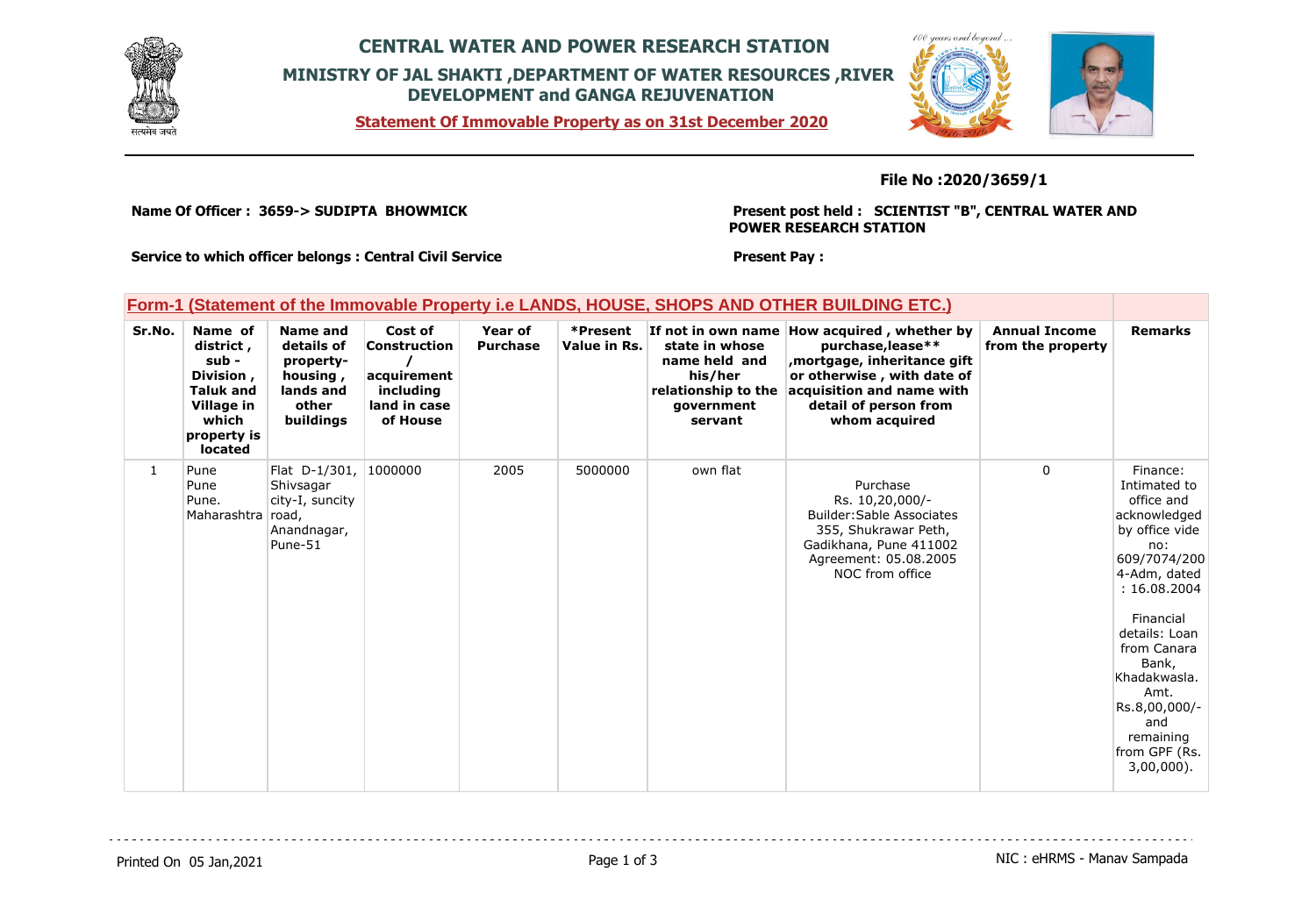

## **CENTRAL WATER AND POWER RESEARCH STATION MINISTRY OF JAL SHAKTI ,DEPARTMENT OF WATER RESOURCES ,RIVER DEVELOPMENT and GANGA REJUVENATION**





**Statement Of Immovable Property as on 31st December 2020**

| <b>Form-1 (Statement of the Immovable Property i.e LANDS, HOUSE, SHOPS AND OTHER BUILDING ETC.)</b> |                                                                                                                   |                                                                                           |                                                                                        |                                   |                          |                                                                                            |                                                                                                                                                                                                       |                                           |                                                                                                                                                                                                                                                                                                                                |
|-----------------------------------------------------------------------------------------------------|-------------------------------------------------------------------------------------------------------------------|-------------------------------------------------------------------------------------------|----------------------------------------------------------------------------------------|-----------------------------------|--------------------------|--------------------------------------------------------------------------------------------|-------------------------------------------------------------------------------------------------------------------------------------------------------------------------------------------------------|-------------------------------------------|--------------------------------------------------------------------------------------------------------------------------------------------------------------------------------------------------------------------------------------------------------------------------------------------------------------------------------|
| Sr.No.                                                                                              | Name of<br>district,<br>$sub -$<br>Division,<br><b>Taluk and</b><br>Village in<br>which<br>property is<br>located | <b>Name and</b><br>details of<br>property-<br>housing,<br>lands and<br>other<br>buildings | Cost of<br><b>Construction</b><br>acquirement<br>including<br>land in case<br>of House | <b>Year of</b><br><b>Purchase</b> | *Present<br>Value in Rs. | state in whose<br>name held and<br>his/her<br>relationship to the<br>qovernment<br>servant | If not in own name How acquired, whether by<br>purchase, lease**<br>, mortgage, inheritance gift<br>or otherwise, with date of<br>acquisition and name with<br>detail of person from<br>whom acquired | <b>Annual Income</b><br>from the property | <b>Remarks</b>                                                                                                                                                                                                                                                                                                                 |
| $\overline{2}$                                                                                      | Pune<br>Pune<br>Pune.<br>Maharashtra Parisar,                                                                     | Flat 1B 506;<br>Paranjpe<br>Abhiruchi<br>Dhyari, Pune                                     | 4100000                                                                                | 2016                              | 4100000                  | own flat                                                                                   | Purchase<br>Rs. 41,00,583/-<br>Builder: Paranjpe Schemes;<br>PSC House, Pravat Rd.; Pune<br>411 004<br>Agreement: 17.09.2015<br>NOC from office                                                       | $\mathbf{0}$                              | Under<br>construction<br>Finance:<br>Intimated to<br>office and<br>acknowledged<br>by office vide<br>no:<br>651/119<br>/Estt.I/<br>1442/2015-<br>Adm, dated:<br>08.09.2015<br>Financial<br>details: Loan<br>from Canara<br>Bank,<br>Khadakwasla.<br>Amt.<br>Rs.24,40,000<br>$/-$ and<br>remaining<br>from personal<br>savings. |

a a a a a a a a